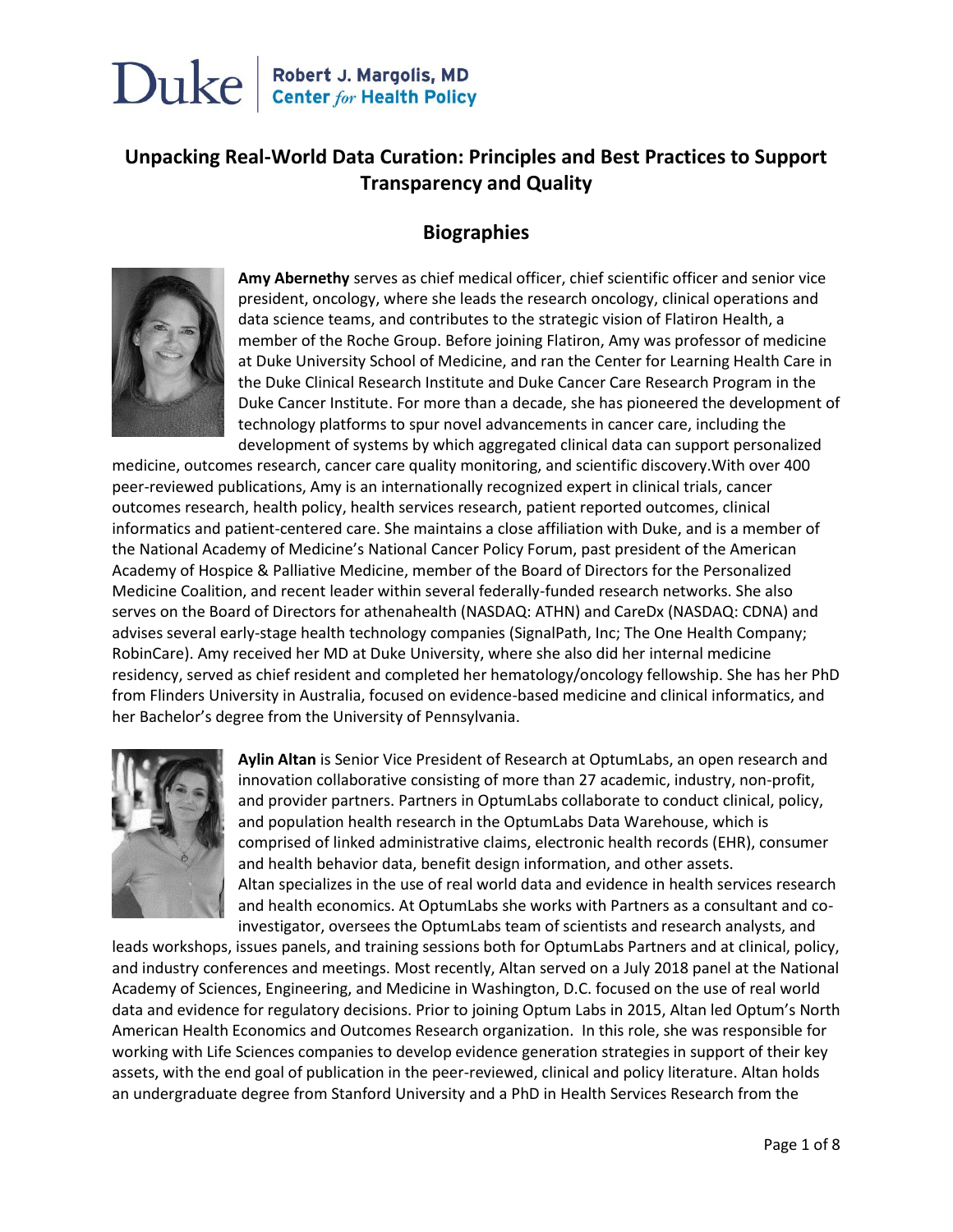University of Minnesota. She was a contributing author to *Managed Care and the Treatment of Chronic Illness*, published by Sage Publications and has more than 30 publications in peer-reviewed journals and more than 90 posters, workshops, podium presentations, and invited speaking engagements.



**Jeffrey Brown** is an Associate Professor in the Department of Population Medicine (DPM) at Harvard Medical School and the Harvard Pilgrim Health Care Institute. Within DPM, Dr. Brown serves as the Research Director of the Therapeutics Research and Infectious Disease Epidemiology program, overseeing a staff of over 100 researchers. His primary research activities involve new approaches to facilitate largescale multi-institutional research through the use of distributed health data networks to support a learning health system. This research established the basis for several established research networks, including the FDA's Sentinel System and PCORnet. He has leadership roles in FDA Sentinel, PCORnet, the Biologics and Biosimilars Collective

Intelligence Consortium (BBCIC), the Innovation in Medical Evidence and Development Surveillance (IMEDS) program, and the NIH Health Care Systems Research Collaboratory. Dr. Brown is the inventor of PopMedNet, an open-source software platform that facilitates creation and operation of distributed health data networks. Dr. Brown holds a Master's degree in Economics from Tufts University and a PhD in Social Policy from Brandeis University. He is an 8-time US national champion and 3-time world champion in Ultimate Frisbee and coached the Tufts Men's Ultimate team for 20 years.



**Shaun Grannis** is Director of the Regenstrief Center for Biomedical Informatics, Clem McDonald Scholar for Biomedical Informatics, and Associate Professor of Family Medicine at the Indiana University School of Medicine. Dr. Grannis received the American Medical Informatics Association's Martin Epstein Award for developing innovative record linkage methods. Dr. Grannis helped to create the global matching system and serves as the identity management technical advisor for the Indiana Network for Patient Care (INPC), one of the nation's largest and longest running HIE's. The INPC serves as Dr. Grannis's in-vivo patient matching laboratory, linking over two million clinical transactions per day to more than 27 million unique patient registrants

and has linked billions of patient identities over the last 17 years. He has provided expert testimony before the Department of Health and Human Services National Committee for Vital and Health Statistics regarding national patient identity management policy; worked with the World Health Organization, United Nations Programme on HIV/AIDS, and the Centers for Disease Control as a subject matter expert developing new approaches, policies, and procedures for identity management; and, has directed multiple patient matching research and innovation initiatives focus on pragmatic, real-world patient matching systems. Dr. Grannis is actively involved in Federal IT standards initiatives, collaborating with Office of the National Coordinator (ONC) and AHRQ to author patient matching position papers; he works with Integrating the Healthcare Enterprise (IHE) standards organization, and in 2014 worked with IHE collaborators to validate the first IHE PDQm interoperability profile for patient matching. Globally, Dr. Grannis collaborates with several developing countries through OpenHIE [\(www.ohie.org\)](https://urldefense.proofpoint.com/v2/url?u=http-3A__www.ohie.org&d=DwMFAg&c=imBPVzF25OnBgGmVOlcsiEgHoG1i6YHLR0Sj_gZ4adc&r=Z-_ZktH4HjDguPglEIjQJ9B6NsiXCdYgwjJqWq5qqJM&m=47Au7_1UD21MaLFxwheTqRxnX6cdF3s-OK6aUxpmdYE&s=xK58PWwq43adI_uMVX-FMDAZDUtJFuLVjkMwqNkjuxA&e=) to implement identity management strategies, including establishing Rwanda's first HIE-related MPI. His recent analyses in conjunction with The Pew Charitable Trusts showed that standardizing matching variables demonstrably improves matching accuracy. Dr. Grannis' current work has focused on applying machine learning, natural language (NLP), and phenotyping methods to improve case identification and population health measurements.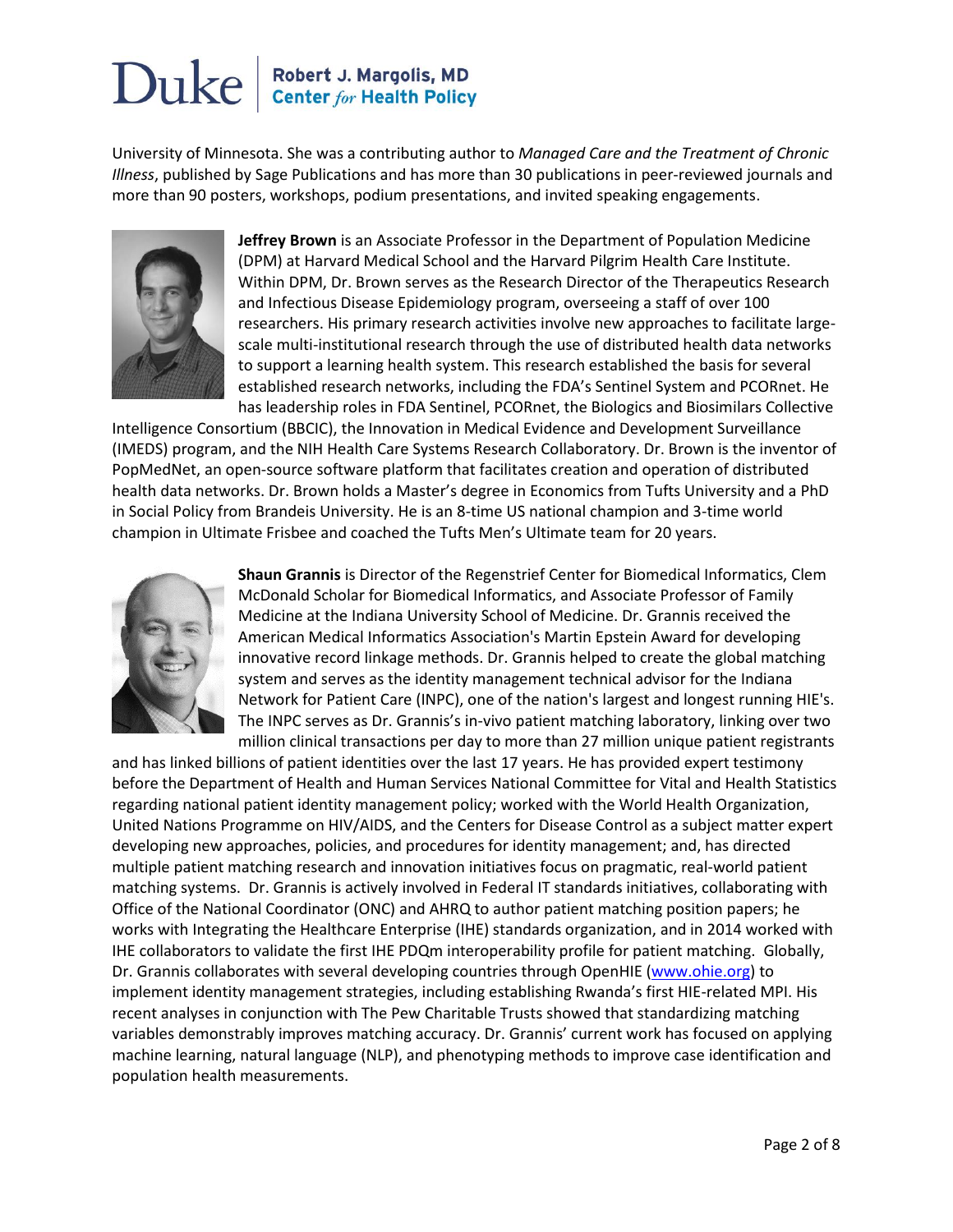# Duke





**Steven Kundrot** is Chief Technology Officer and SVP of Engineering at TriNetX. Steve is a technology and business leader with 18 years of experience in clinical research, health analytics, consulting and software development. After joining TriNetX as an early employee 4 years ago, Steve has built and led an engineering team based in Cambridge, MA and overseen the creation of a federated, distributed analytics platform. That platform now powers the world's largest health research network spanning 16 countries, 95 healthcare organizations, and comprised of over 300 million patients. Prior to TriNetX, Steve built and led engineering teams at Perceptive Informatics and PAREXEL with a focus on streamlining clinical endpoint committees,

integration between EDC, RTSM, and CTMS systems, and technical advancements in support of using medical images and independently derived data as surrogate endpoints in regulatory submissions. Before that, Steve was a technology consultant for several Fortune 1000 and startup companies and co-founder of an internet infrastructure company. Steve has a BS in Engineering from Cornell University, an MBA from Babson College, and is an avid traveler and fly fisherman.



**Keith Marsolo** is a faculty member in the Department of Population Health Sciences at the Duke University School of Medicine. He was previously an Associate Professor in the Division of Biomedical Informatics (BMI) at Cincinnati Children's Hospital Medical Center (CCHMC). Dr. Marsolo received his PhD in Computer Science from The Ohio State University. Dr. Marsolo's research interests include architectures for multicenter learning health systems and infrastructure to support the use of real-world data (RWD) sources in research. At CCHMC, Dr. Marsolo served as faculty advisor for BMI Data Services, which developed registry platforms to support learning networks. These included a configurable system for capturing summary or practice-level

measures, and a "data-in-once" architecture that allowed information to be collected in the EHR and then be automatically transferred to a registry in order to support chronic care management, quality improvement and research. This architecture was extended to support a pragmatic trial funded by PCORI, and also served as the testbed for an interoperability pilot from the ONC to evaluate the time saved by embedding electronic case report forms in the EHR and pre-populating with data collected during the clinic visit compared with double data entry. Dr. Marsolo is a co-investigator in the Distributed Research Network Operations Center (DRN OC) of the PCORnet Coordinating Center, where he serves as a faculty lead for activities related to the PCORnet Common Data Model and data curation. He was a co-chair of the PCORnet's Data Standards, Security and Network Infrastructure (DSSNI) Task Force, and a member and then chair of the PCORnet Data Committee. He is as a member of the Data Quality Subcommittee of the National Evaluation System for health Technology Coordinating Center (NESTcc).



**David Martin** is the Associate Director for Real World Evidence Analytics, Office of Medical Policy, FDA Center for Drug Evaluation and Research. He oversees demonstration projects intended to support the agency's evaluation of real world evidence, reviews real world evidence submissions, and contributes to medical policy development mandated by the  $21<sup>st</sup>$  Century Cures Act. He led the development of the open source FDA MyStudies mobile app. Other key focus areas include FDA-Catalyst and PCORI pragmatic trials as well as replication of clinical trial results with noninterventional study designs. As a former Branch Chief, Division Director, and Acting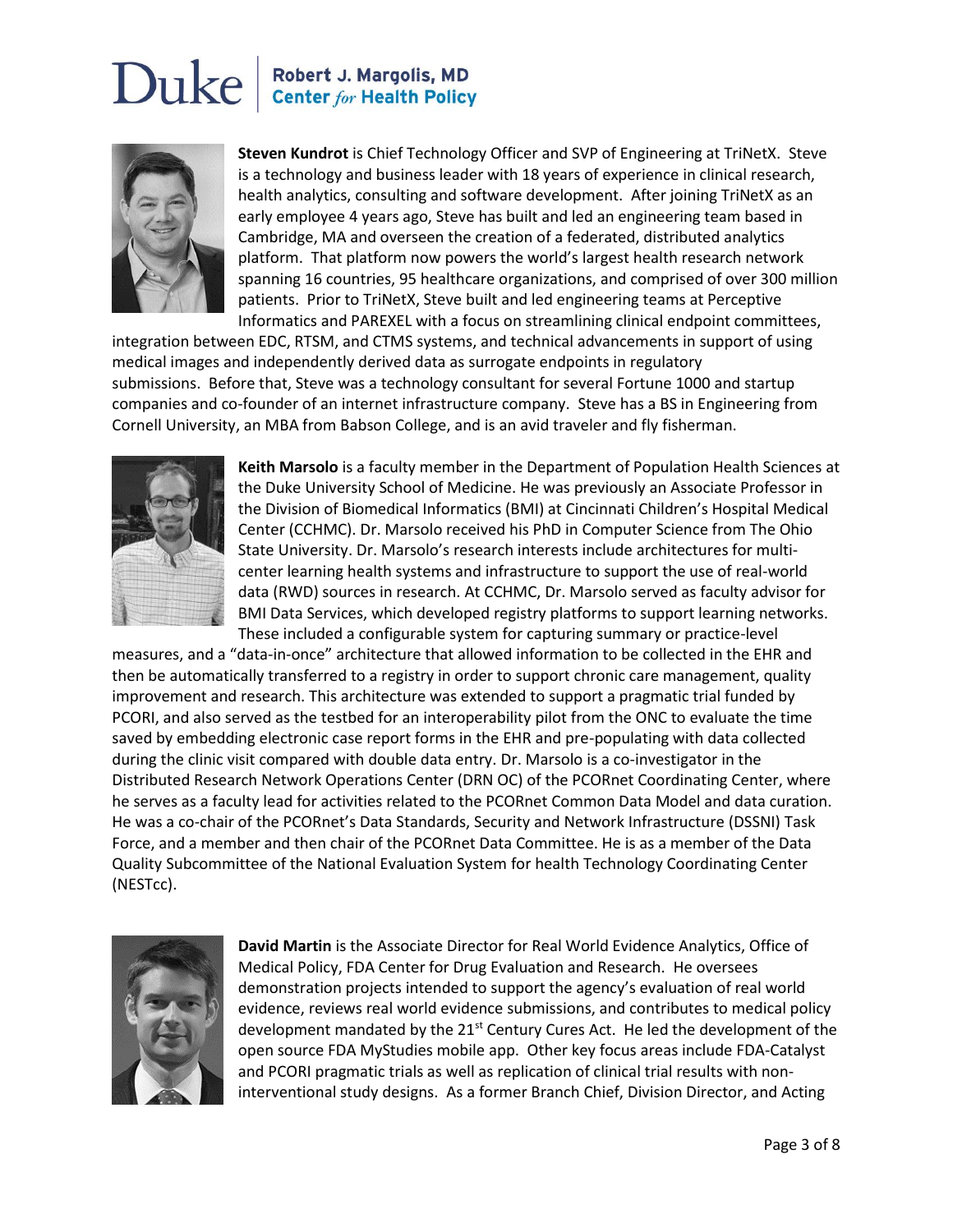Deputy Office Director in the Center for Biologics Evaluation and Research, Dr. Martin led analyses of spontaneous reports, formalized risk management planning, and helped develop the Sentinel system. He also served on detail as the FDA Liaison to the European Medicines Agency. Before joining the FDA, Dr. Martin practiced flight and occupational medicine in the U.S. Air Force. He completed his undergraduate degree at the Citadel and his M.D. and M.P.H. at the Johns Hopkins University.



**Andrew Norden** is a neuro-oncologist and physician executive who joined Cota in 2017 as Chief Medical Officer. Prior to joining Cota, Dr. Norden served as Deputy Chief Health Officer and lead physician for oncology and genomics at IBM Watson Health. Previously he worked at Dana-Farber Cancer Institute in Boston in several capacities, including Associate Chief Medical Officer and Medical Director of Satellites and Network Affiliates. Dr. Norden served as physician leader for the Dana-Farber community network for more than 5 years. A talented physician and board-certified neurologist and neuro-oncologist, Dr. Norden cares for patients with brain tumors and neurological complications of cancer. He has also developed many clinical trials for

patients with glioma, meningioma, and seizures in brain tumor patients. He is the author of more than 65 peer-reviewed papers primarily involving therapy for high-grade gliomas and meningioma. He is an active member of the American Society of Clinical Oncology, the Society for Neuro-Oncology, and the American Academy of Neurology, and he is an Associate Editor of *JCO-Clinical Cancer Informatics*. Dr. Norden attended medical school at Yale School of Medicine before moving to Boston for residency training at Massachusetts General and Brigham and Women's Hospitals. After serving as Chief Resident, he completed a neuro-oncology fellowship at Dana-Farber. Dr. Norden also earned an MPH degree from Harvard School of Public Health and an MBA from University of Massachusetts, Amherst. His received his undergraduate degree in neuroscience from Brown University. Dr. Norden lives outside Boston with his wife and three young sons. In his free time, he enjoys snow-skiing, running, and watching his sons play sports.



**Marc Overhage** is the Vice President for Population Health Intelligence Strategy at Cerner and focuses on developing, deploying and evaluating clinical information systems with emphasis on clinical decision support and regional health information exchange. Marc makes an impact on the future of Cerner by conducting research focused on the use of informational interventions to modify provider behavior, including computerized provider order entry, clinical decision support systems and other forms of feedback. He joined Cerner in 2015 as a Chief Medical Informatics Officer, (previously Siemens Health Services). Marc has over 25 years developing and implementing clinical and scientific systems and evaluating their value. Working at the

Regenstrief Institute, he created a community wide electronic medical record (called the Indiana Network for Patient Care) containing data from many sources including laboratories, pharmacies and hospitals in central Indiana. Over 104 acute care hospitals and over 22,000 physicians participate in the system, which includes inpatient and outpatient encounter data, laboratory results, immunization data and other selected data. Marc is a graduate of Wabash College and the Indiana University School of Medicine where he earned both his PhD in Biophysics and MD. He completed his residency and fellowships at the Indiana University. Dr. Overhage is a fellow of the American College of Medical Informatics, a Master of the American College of Physicians and a Fellow of the National Academy of Medicine.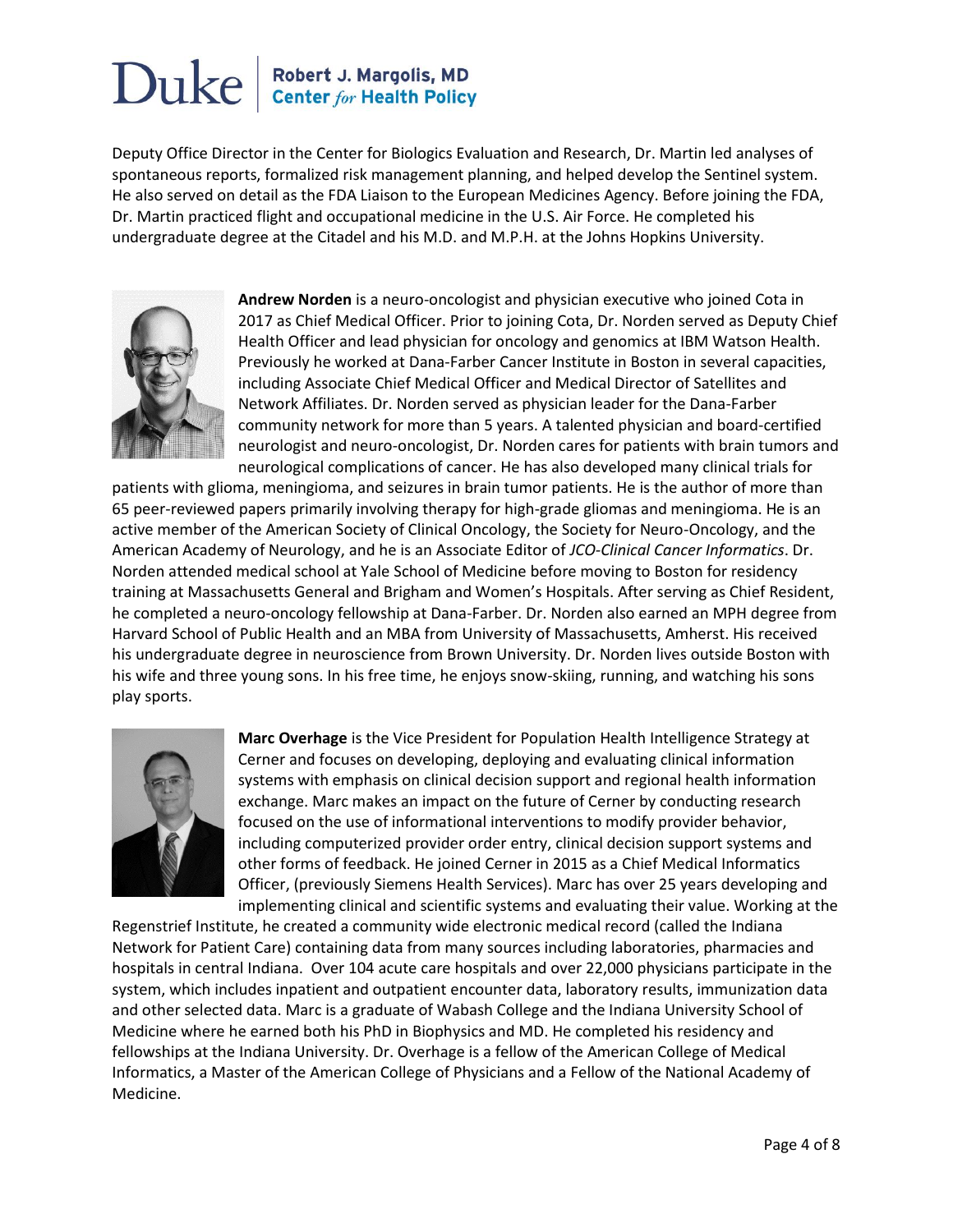

**Jeremy A. Rassen** is a pharmacoepidemiologist with nearly 25 years of academic and industry experience. He is Co-Founder, President and Chief Science Officer at Aetion, Inc., a New York-based healthcare technology company that provides science-driven real-world evidence (RWE) solutions to healthcare companies, regulatory bodies and academic centers. Dr. Rassen leads Aetion's efforts to design, scale and communicate scientific products and methodologies for obtaining valid and timely medical evidence from real-world data. Prior to Aetion, Dr. Rassen was Assistant Professor of Medicine at Harvard Medical School, where he focused on methods for improving the quality and validity of studies based on real-world data, including administrative claims and

electronic health records. In peer-reviewed publications and invited talks in the United States, Europe and Asia, he has looked at how real-world data can be used to validly, transparently and reproducibly measure the safety, effectiveness and value of medications and other treatments. Before coming to Harvard, Dr. Rassen worked in Silicon Valley in a variety technology companies, including Hewlett-Packard and Epiphany, Inc. His focus was on high-performance software for the creation and analysis of large databases. Dr. Rassen received his bachelor's degree in Computer Science from Harvard College and his masters and doctorate degrees in Epidemiology from the Harvard T.H. Chan School of Public Health.



**Dan Riskin** is Founder and Chief Executive Officer of Verantos and previously held positions as Founder and CEO of Health Fidelity and Special Projects Consultant at Apple. He is Adjunct Professor of Surgery and Adjunct Professor of Biomedical Informatics Research at Stanford University. Dr. Riskin is an expert in healthcare artificial intelligence and successful serial entrepreneur. Products he has developed and commercialized influence the care of millions of patients annually. His contributions in data-driven healthcare have been featured in Forbes, The Wall Street Journal, and other leading media. He served on the Obama Healthcare Policy Committee for the 2008 Presidential Campaign and testified before Congress on the

21st Century Cures Initiative. Dr. Riskin is board-certified in four specialties, including surgery, critical care, palliative care, and clinical informatics. He holds degrees and fellowships from University of California, Stanford, and MIT.



**Sam Roosz** is co-founder and Head of Partnerships at Datavant, a San Francisco-based healthcare technology company. In this capacity he leads a team that supports companies across the healthcare ecosystem to link together disparate real-world datasets while protecting patient privacy. Sam has worked closely with biopharmaceutical, diagnostic, device, and CRO clients in developing the tools and strategies to integrate RWD and RWE into their development approaches. Prior to cofounding Datavant, Sam consulted in the biopharmaceutical industry and held operational roles in product development in the medical device and diagnostics space, helping to bring over 15 products to market. Sam holds a BA in molecular and cellular

biology from Harvard University and an MBA from Stanford University.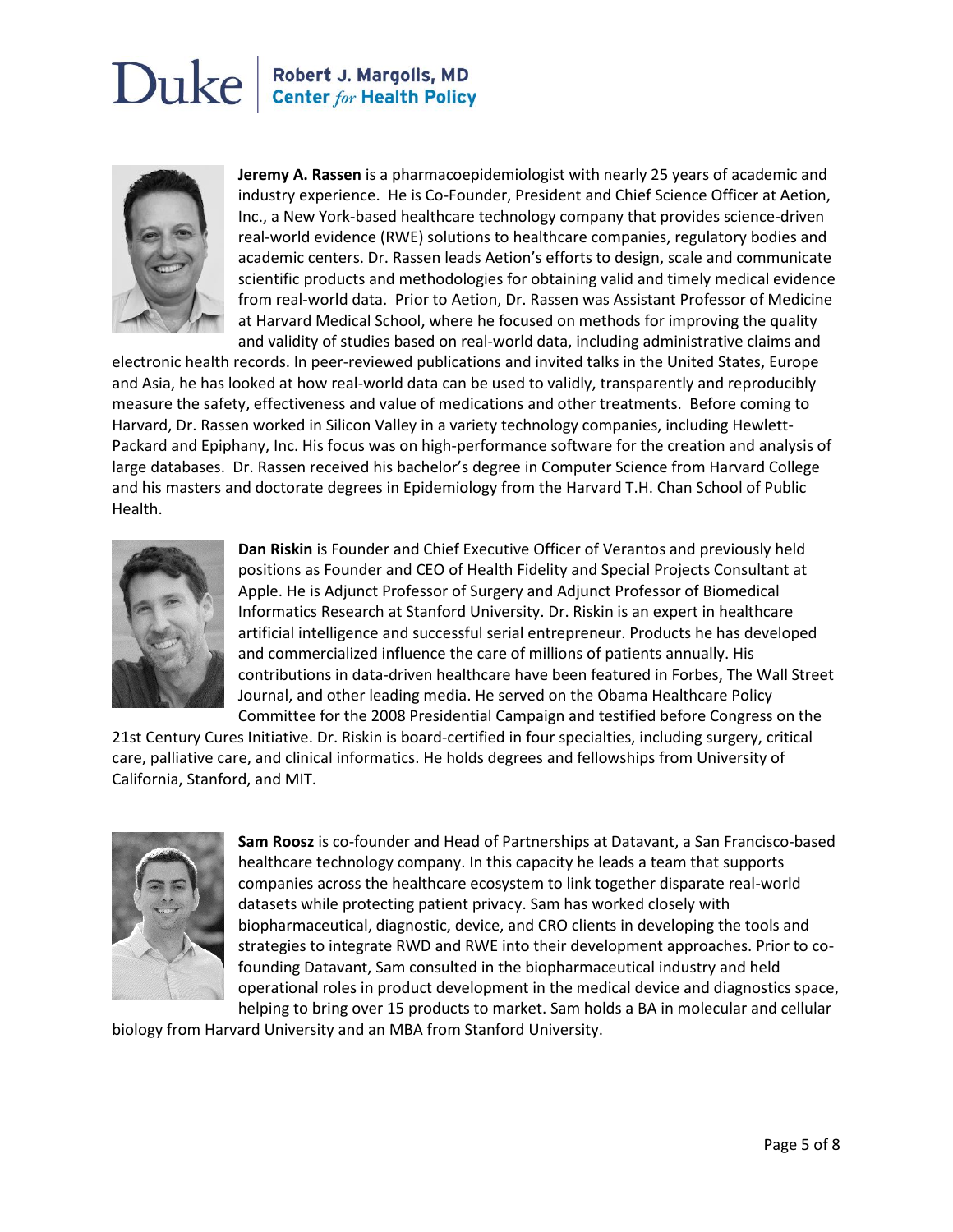

**Patrick Ryan** is Senior Director of Epidemiology and the Head of Epidemiology Analytics at Janssen Research and Development, where he is leading efforts to develop and apply analysis methods to better understand the real-world effects of medical products. He is currently a collaborator in Observational Health Data Sciences and Informatics (OHDSI), a multi-stakeholder, interdisciplinary collaborative to create open-source solutions that bring out the value of observational health data through large-scale analytics. He served as a principal investigator of the Observational Medical Outcomes Partnership (OMOP), a public-private partnership chaired by the Food and Drug Administration, where he led methodological research to assess the

appropriate use of observational health care data to identify and evaluate drug safety issues. Patrick received his undergraduate degrees in Computer Science and Operations Research at Cornell University, his Master of Engineering in Operations Research and Industrial Engineering at Cornell, and his PhD in Pharmaceutical Outcomes and Policy from University of North Carolina at Chapel Hill. Patrick has worked in various positions within the pharmaceutical industry at Pfizer and GlaxoSmithKline, and also in academia at the University of Arizona Arthritis Center.



**Cynthia Senerchia** serves as Vice President of Clinical Operations for the Optum Digital Research Network, where she leads the operational processes related to innovative digital trial design using all electronic source data, to feed data bases or study specific electronic data capture (EDC) systems for Clinical Research. Her research career began in 1984 at the Beth Israel Hospital in Boston managing multiple interventional cardiovascular research trials, facilitating a career transition in 1994 as a founding member and Director of Clinical Affair's at a Harvard affiliated academic research organization coordinating over 80 trials on medical devices. In 1999, she joined an innovative EDC company (*PhaseForward* -*subsequently Oracle).* First she headed the

clinical services team responsible for InForm Trial Quality Control, and later became the Director of Quality and Regulatory Compliance. She joined Humedica in 2012, which was acquired by Optum in 2013. At Optum she initially focused on HIPAA compliance and her position evolved to working with teams performing data curation, normalization, and statistical de-identification, as well as clinically supporting the Natural Language Processing (NLP) development team that created NLP output from unstructured notes for use by provider organizations as well as life sciences customers. Ms. Senerchia earned a bachelor's and master's degree and an ARNP license from University of South Florida in Tampa.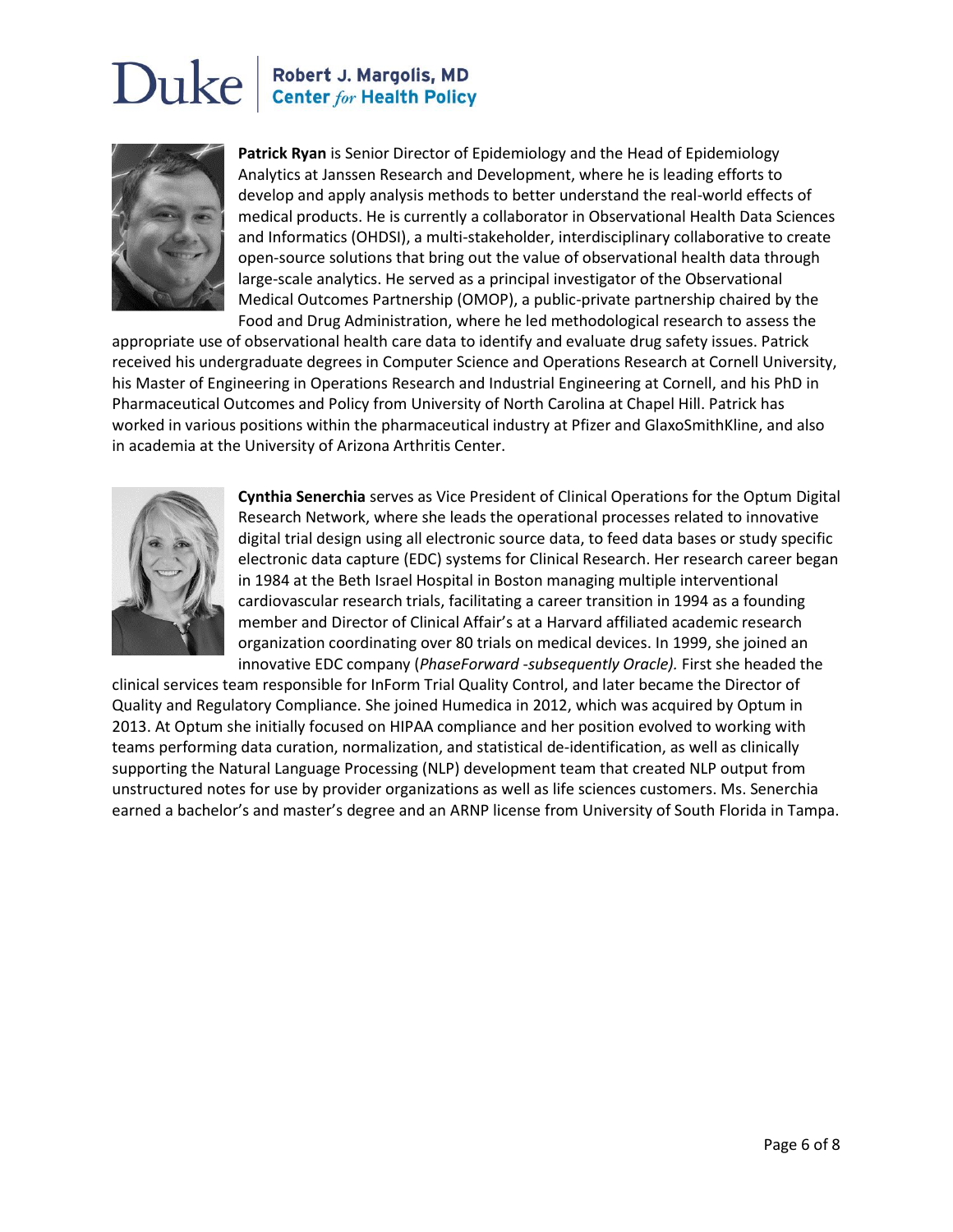#### **Duke-Margolis Moderators:**



**Mark McClellan** is the Robert J. Margolis Professor of Business, Medicine, and Health Policy, and founding Director of the Duke-Margolis Center for Health Policy at Duke University. With offices in Durham, NC and Washington, DC, the Duke-Margolis Center is a university-wide, interdisciplinary initiative that is nationally and internationally recognized for its research, evaluation, implementation, and educational initiatives to improve health and health policy. The Center integrates Duke's expertise in the social, clinical, and analytical sciences with health care leader and stakeholder engagement to develop and apply policy solutions that improve health and the value of health care

locally, nationally, and worldwide. Dr. McClellan is a physician and an economist who has informed and improved a wide range of strategies and policy reforms to advance health care, including payment reform to promote better outcomes and lower costs, methods for development and use of real-world evidence, and strategies for more effective biomedical innovation. Before coming to Duke, he served as a Senior Fellow in Economic Studies at the Brookings Institution, where he was Director of the Health Care Innovation and Value Initiatives and led the Richard Merkin Initiative on Payment Reform and Clinical Leadership. With highly distinguished record in public service and academic research, Dr. McClellan is a former administrator of the Centers for Medicare & Medicaid Services and former commissioner of the U.S. Food and Drug Administration (FDA), where he developed and implemented major reforms in health policy. These reforms include the Medicare prescription drug benefit, Medicare and Medicaid payment reforms, the FDA's Critical Path Initiative, and public-private initiatives to develop better information on the quality and cost of care. He previously served as a member of the President's Council of Economic Advisers, senior director for health care policy at the White House, and Deputy Assistant Secretary for Economic Policy at the Department of the Treasury. Dr. McClellan is the founding chair and a current board member of the Reagan-Udall Foundation for the FDA and a member of the National Academy of Medicine (NAM), where he chairs the Leadership Council for Value and Science-Driven Health care, co-chairs the guiding committee of the Health Care Payment Learning and Action Network, and is a research associate at the National Bureau of Economic Research. He is also a Senior Advisor on the faculty of the University of Texas Dell Medical School and co-chair of the Accountable Care Learning Collaborative. Dr. McClellan is an independent director on the boards of Johnson & Johnson, Cigna, and Alignment Healthcare. He was previously an associate professor of economics and medicine with tenure at Stanford University, and has twice received the Kenneth Arrow Award for Outstanding Research in Health Economics.



**Gregory Daniel** is a Clinical Professor in Duke's Fuqua School of Business and Deputy Director in the Duke-Robert J. Margolis Center for Health Policy at Duke University. Dr. Daniel directs the DC-based office of the Center and leads the Center's pharmaceutical and medical device policy portfolio which includes developing policy and data strategies for improving development and access to innovative pharmaceutical and medical device technologies. This includes post-market evidence development to support increased value, improving regulatory science and drug development tools, optimizing biomedical innovation, and supporting drug and device payment reform.

Dr. Daniel is also a Senior Advisor to the Reagan-Udall Foundation for the FDA and Adjunct Associate